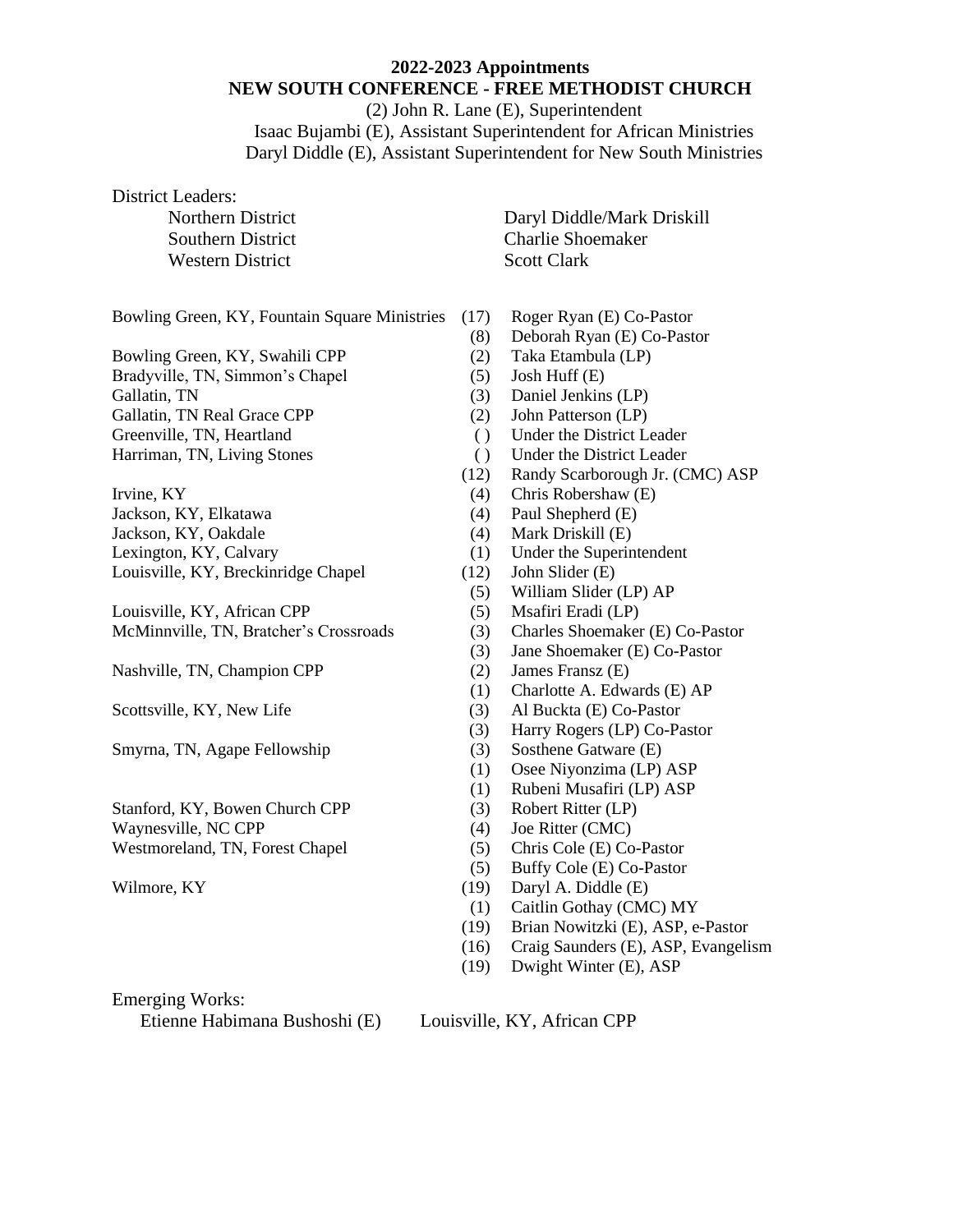# **SPECIAL APPOINTMENTS and RELATIONSHIPS**

## **Retired**

James Blythe (E) Karin Blythe (E) Brian Bonney (E) Mark Brant (E) Sharon Bryson (E) Alan Buckta (E) E. Dean Cook (E) Stanley R. Dyer (E) Lynn Fuller (E)

# **Attending School:**

### None

#### **Denominational Service:**

Paul Peterson (E) Chaplain, U.S. Army Kurt Spond (E) Chaplain, U.S. Army Andrea Tinsley (E) FMWM-Columbia Richard F. Winchester (E) Chaplain, U.S. Army

- Donald L. Hand (E) Linda Henson (E) Ronald Johns (E) Richard Keep (E) Ray Lauffenburger (E) William T. Miller (E) Terry A. Pierce (E) Glen Potts (E)
- Paul Schantz (E) Paul Shingledecker (E) Joseph H. Sissom (D) Ray Start (E) Reese D. Stephenson (E) Joseph S. Wang (E) Robert H. Wheeler (E)

Robert S. Barnard (E) Chaplain, Thomson-Hood Veterans Center Rick Boyd (E) Professor, Wesley Biblical Seminary Daniel Brehm (CMC) Oakdale Christian Academy Sally Brehm (CMC) Oakdale Christian Academy Arthur Brown (E) FMWM, Pastor to FM Missionaries- Africa Ralph Clark (E) Oakdale Christian Academy Scott C. Clark (E) Administrative Manager, Eagle Ridge James Demaray (E) Chaplain, St. Joseph Hospital Kim Hall (E) Cakdale Christian Academy Joy Ireland (E) Adjunct Instructor, Asbury Theological Seminary Diane Munoz (E) Hospice of the Bluegrass

#### **Released for Ministry Outside the Denomination:**

Anthony J. Headley (E) Ahead Ministries

Neil D. Anderson (E) Professor, Asbury University Sarah Baldwin (E) V.P. of Student Development, Asbury University Jonathan Earle (E) Assistant Professor, Centre College William Jamison (E) **Instructor**, Lexington Christian Academy Jason Johnston (E) University of Kentucky College of Social Work Raymond Kimmel (E) Bursar, University of Cincinnati Shivraj Mahendra (E) Luther W New Jr. Theological College, India Carl Morton (E) Hospice Chaplain, Providence Care David Schreiner (E) Assistant Professor, Wesley Biblical Seminary Lenore Sweigard (D) Baruch Haba Messinic Congregation

# **Leave of Absence:**

Amani Kaluta (E)

#### **Awaiting Appointment:**

Terri Kendall (E) Joshua Pack (E) Don Stevens (E)

#### **Deceased:**

Arthur Lee Twombley (E)